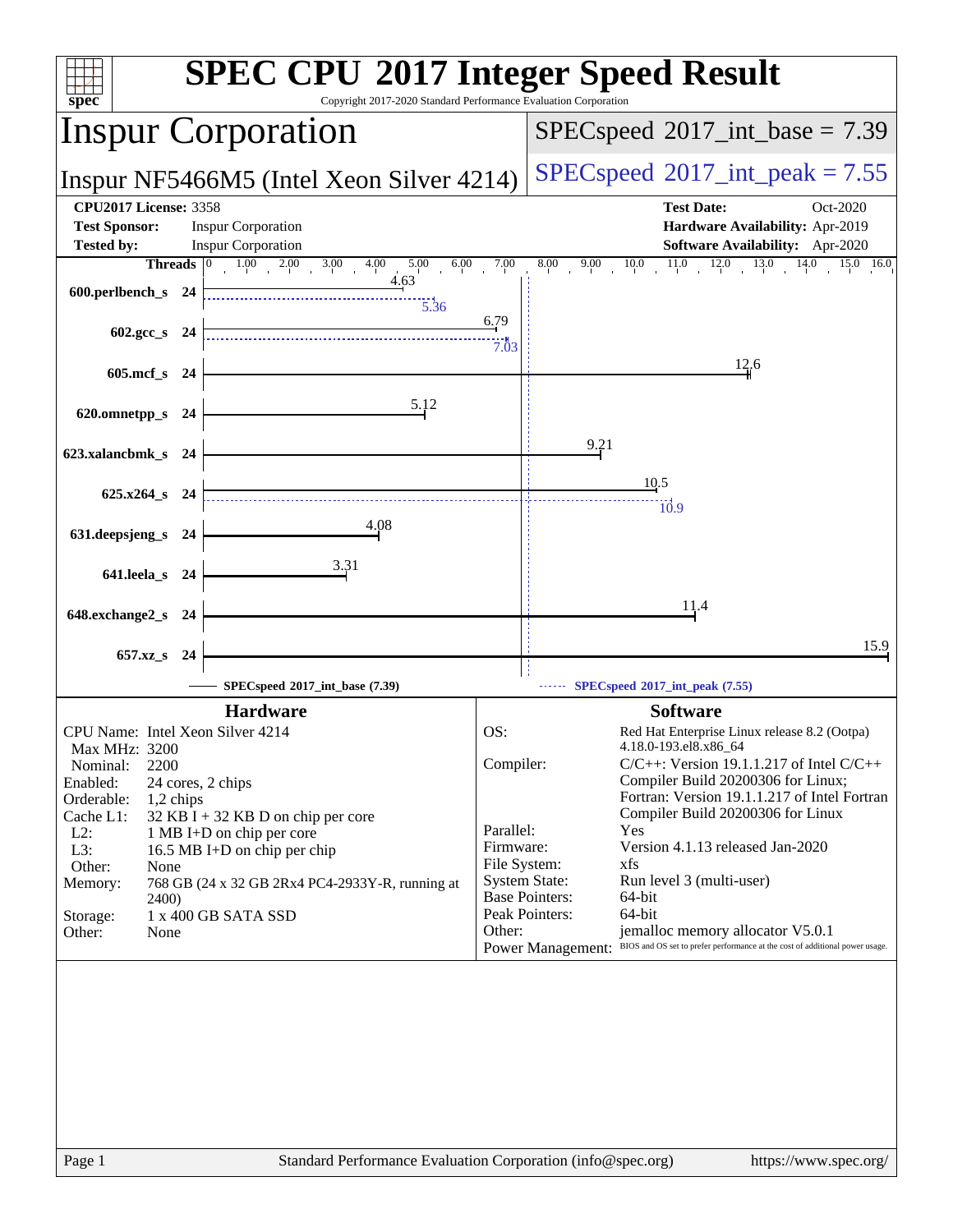

Copyright 2017-2020 Standard Performance Evaluation Corporation

# Inspur Corporation

 $SPECspeed^{\circledcirc}2017\_int\_base = 7.39$  $SPECspeed^{\circledcirc}2017\_int\_base = 7.39$ 

Inspur NF5466M5 (Intel Xeon Silver 4214) [SPECspeed](http://www.spec.org/auto/cpu2017/Docs/result-fields.html#SPECspeed2017intpeak)<sup>®</sup>2017\_int\_peak =  $7.55$ 

**[CPU2017 License:](http://www.spec.org/auto/cpu2017/Docs/result-fields.html#CPU2017License)** 3358 **[Test Date:](http://www.spec.org/auto/cpu2017/Docs/result-fields.html#TestDate)** Oct-2020

**[Test Sponsor:](http://www.spec.org/auto/cpu2017/Docs/result-fields.html#TestSponsor)** Inspur Corporation **[Hardware Availability:](http://www.spec.org/auto/cpu2017/Docs/result-fields.html#HardwareAvailability)** Apr-2019

**[Tested by:](http://www.spec.org/auto/cpu2017/Docs/result-fields.html#Testedby)** Inspur Corporation **[Software Availability:](http://www.spec.org/auto/cpu2017/Docs/result-fields.html#SoftwareAvailability)** Apr-2020

### **[Results Table](http://www.spec.org/auto/cpu2017/Docs/result-fields.html#ResultsTable)**

|                                            | <b>Base</b>    |                |       |                |       |                |       | <b>Peak</b>    |                |              |                |              |                |              |
|--------------------------------------------|----------------|----------------|-------|----------------|-------|----------------|-------|----------------|----------------|--------------|----------------|--------------|----------------|--------------|
| <b>Benchmark</b>                           | <b>Threads</b> | <b>Seconds</b> | Ratio | <b>Seconds</b> | Ratio | <b>Seconds</b> | Ratio | <b>Threads</b> | <b>Seconds</b> | <b>Ratio</b> | <b>Seconds</b> | <b>Ratio</b> | <b>Seconds</b> | <b>Ratio</b> |
| $600.$ perlbench $\mathsf{S}$              | 24             | 384            | 4.63  | 383            | 4.63  | 383            | 4.63  | 24             | 331            | 5.36         | <u>331</u>     | 5.36         | 331            | 5.36         |
| $602.\text{gcc}\_\text{s}$                 | 24             | 586            | 6.80  | 586            | 6.79  | 588            | 6.78  | 24             | 562            | 7.08         | 566            | 7.03         | 568            | 7.01         |
| $605$ .mcf s                               | 24             | 374            | 12.6  | 374            | 12.6  | 372            | 12.7  | 24             | 374            | 12.6         | 374            | 12.6         | 372            | 2.7          |
| 620.omnetpp_s                              | 24             | 318            | 5.14  | 319            | 5.12  | 318            | 5.12  | 24             | 318            | 5.14         | 319            | 5.12         | 318            | 5.12         |
| 623.xalancbmk s                            | 24             | 154            | 9.20  | 154            | 9.22  | 154            | 9.21  | 24             | 154            | 9.20         | 154            | 9.22         | 154            | 9.21         |
| $625.x264$ s                               | 24             | 168            | 10.5  | 168            | 10.5  | 168            | 10.5  | 24             | 162            | 10.9         | 162            | <b>10.9</b>  | 162            | 10.9         |
| 631.deepsjeng_s                            | 24             | 351            | 4.08  | 353            | 4.06  | 351            | 4.08  | 24             | 351            | 4.08         | 353            | 4.06         | 351            | 4.08         |
| 641.leela s                                | 24             | 515            | 3.31  | 515            | 3.31  | 515            | 3.31  | 24             | 515            | 3.31         | 515            | 3.31         | 515            | 3.31         |
| 648.exchange2 s                            | 24             | 258            | 11.4  | 258            | 11.4  | 257            | 11.4  | 24             | 258            | 11.4         | 258            | 11.4         | 257            | 11.4         |
| $657.xz$ <sub>S</sub>                      | 24             | 389            | 15.9  | 389            | 15.9  | 389            | 15.9  | 24             | 389            | 15.9         | 389            | 15.9         | <b>389</b>     | 15.9         |
| $SPECspeed^{\circ}2017$ int base =<br>7.39 |                |                |       |                |       |                |       |                |                |              |                |              |                |              |

**[SPECspeed](http://www.spec.org/auto/cpu2017/Docs/result-fields.html#SPECspeed2017intpeak)[2017\\_int\\_peak =](http://www.spec.org/auto/cpu2017/Docs/result-fields.html#SPECspeed2017intpeak) 7.55**

Results appear in the [order in which they were run.](http://www.spec.org/auto/cpu2017/Docs/result-fields.html#RunOrder) Bold underlined text [indicates a median measurement](http://www.spec.org/auto/cpu2017/Docs/result-fields.html#Median).

#### **[Compiler Notes](http://www.spec.org/auto/cpu2017/Docs/result-fields.html#CompilerNotes)**

 The inconsistent Compiler version information under Compiler Version section is due to a discrepancy in Intel Compiler. The correct version of C/C++ compiler is: Version 19.1.1.217 Build 20200306 Compiler for Linux The correct version of Fortran compiler is: Version 19.1.1.217 Build 20200306 Compiler for Linux

#### **[Submit Notes](http://www.spec.org/auto/cpu2017/Docs/result-fields.html#SubmitNotes)**

 The numactl mechanism was used to bind copies to processors. The config file option 'submit' was used to generate numactl commands to bind each copy to a specific processor. For details, please see the config file.

### **[Operating System Notes](http://www.spec.org/auto/cpu2017/Docs/result-fields.html#OperatingSystemNotes)**

 Stack size set to unlimited using "ulimit -s unlimited" SCALING\_GOVERNOR set to Performance

#### **[Environment Variables Notes](http://www.spec.org/auto/cpu2017/Docs/result-fields.html#EnvironmentVariablesNotes)**

```
Environment variables set by runcpu before the start of the run:
KMP_AFFINITY = "granularity=fine,scatter"
LD_LIBRARY_PATH = "/home/CPU2017/lib/intel64:/home/CPU2017/je5.0.1-64"
MALLOC_CONF = "retain:true"
OMP_STACKSIZE = "192M"
```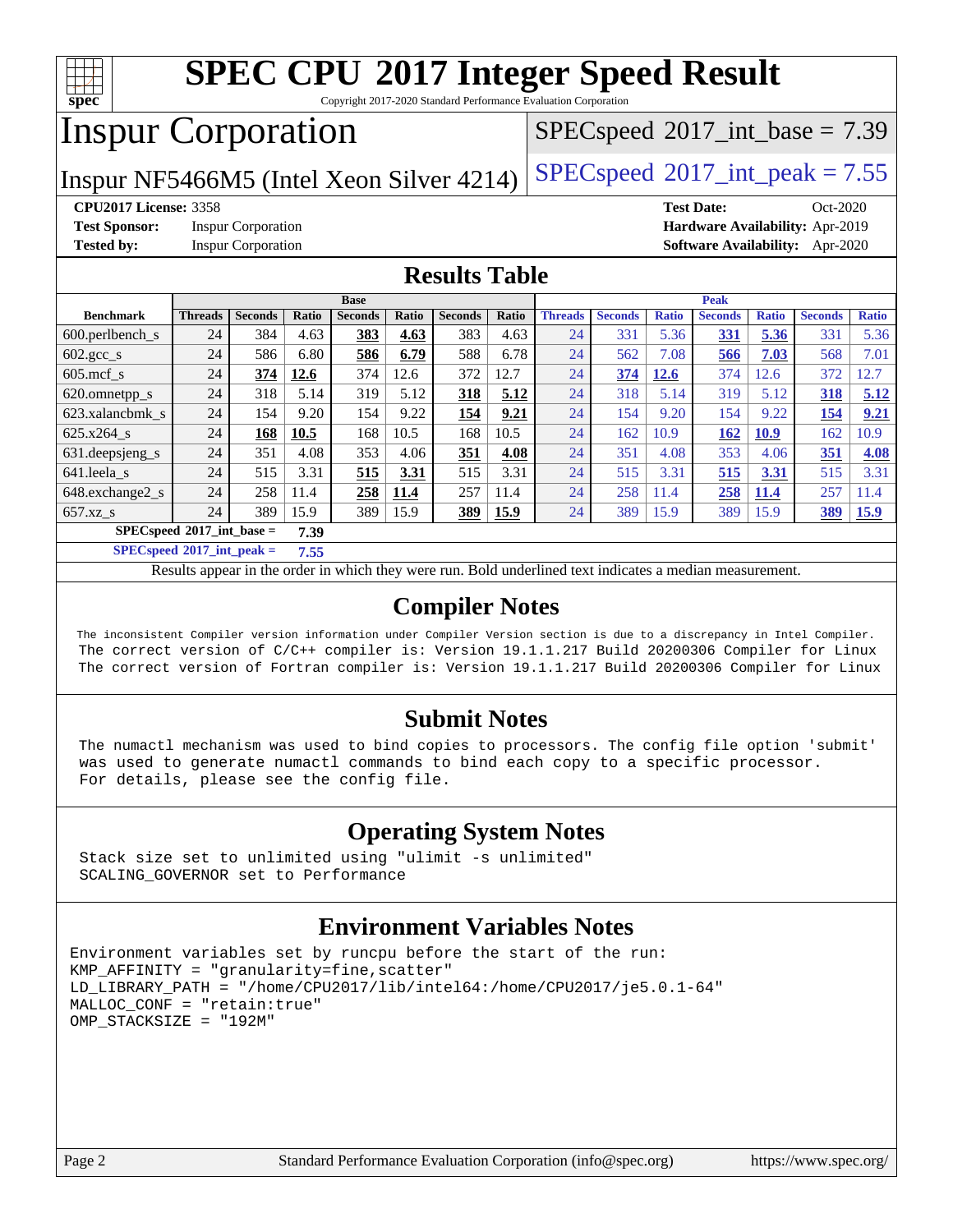| s<br>e<br>U<br>C |  |  |  |  |  |
|------------------|--|--|--|--|--|

Copyright 2017-2020 Standard Performance Evaluation Corporation

# Inspur Corporation

 $SPECspeed^{\circledcirc}2017\_int\_base = 7.39$  $SPECspeed^{\circledcirc}2017\_int\_base = 7.39$ 

Inspur NF5466M5 (Intel Xeon Silver 4214) [SPECspeed](http://www.spec.org/auto/cpu2017/Docs/result-fields.html#SPECspeed2017intpeak)<sup>®</sup>[2017\\_int\\_peak = 7](http://www.spec.org/auto/cpu2017/Docs/result-fields.html#SPECspeed2017intpeak).55

**[Test Sponsor:](http://www.spec.org/auto/cpu2017/Docs/result-fields.html#TestSponsor)** Inspur Corporation **[Hardware Availability:](http://www.spec.org/auto/cpu2017/Docs/result-fields.html#HardwareAvailability)** Apr-2019 **[Tested by:](http://www.spec.org/auto/cpu2017/Docs/result-fields.html#Testedby)** Inspur Corporation **[Software Availability:](http://www.spec.org/auto/cpu2017/Docs/result-fields.html#SoftwareAvailability)** Apr-2020

**[CPU2017 License:](http://www.spec.org/auto/cpu2017/Docs/result-fields.html#CPU2017License)** 3358 **[Test Date:](http://www.spec.org/auto/cpu2017/Docs/result-fields.html#TestDate)** Oct-2020

#### **[General Notes](http://www.spec.org/auto/cpu2017/Docs/result-fields.html#GeneralNotes)**

 Binaries compiled on a system with 1x Intel Core i9-7980XE CPU + 64GB RAM memory using Redhat Enterprise Linux 8.0 Transparent Huge Pages enabled by default Prior to runcpu invocation Filesystem page cache synced and cleared with: sync; echo 3> /proc/sys/vm/drop\_caches runcpu command invoked through numactl i.e.: numactl --interleave=all runcpu <etc>

 NA: The test sponsor attests, as of date of publication, that CVE-2017-5754 (Meltdown) is mitigated in the system as tested and documented. Yes: The test sponsor attests, as of date of publication, that CVE-2017-5753 (Spectre variant 1) is mitigated in the system as tested and documented. Yes: The test sponsor attests, as of date of publication, that CVE-2017-5715 (Spectre variant 2) is mitigated in the system as tested and documented.

 jemalloc, a general purpose malloc implementation built with the RedHat Enterprise 7.5, and the system compiler gcc 4.8.5; sources available from jemalloc.net or <https://github.com/jemalloc/jemalloc/releases>

#### **[Platform Notes](http://www.spec.org/auto/cpu2017/Docs/result-fields.html#PlatformNotes)**

 BIOS configuration: ENERGY\_PERF\_BIAS\_CFG mode set to Performance Hardware Prefetch set to Disable VT Support set to Disable C1E Support set to Disable IMC (Integrated memory controller) Interleaving set to 1-way Sub NUMA Cluster (SNC) set to Enable Intel Hyper Threading Technology set to Disable Sysinfo program /home/CPU2017/bin/sysinfo Rev: r6365 of 2019-08-21 295195f888a3d7edb1e6e46a485a0011 running on localhost.localdomain Thu Oct 29 10:59:40 2020 SUT (System Under Test) info as seen by some common utilities. For more information on this section, see <https://www.spec.org/cpu2017/Docs/config.html#sysinfo> From /proc/cpuinfo model name : Intel(R) Xeon(R) Silver 4214 CPU @ 2.20GHz 2 "physical id"s (chips) 24 "processors" cores, siblings (Caution: counting these is hw and system dependent. The following

**(Continued on next page)**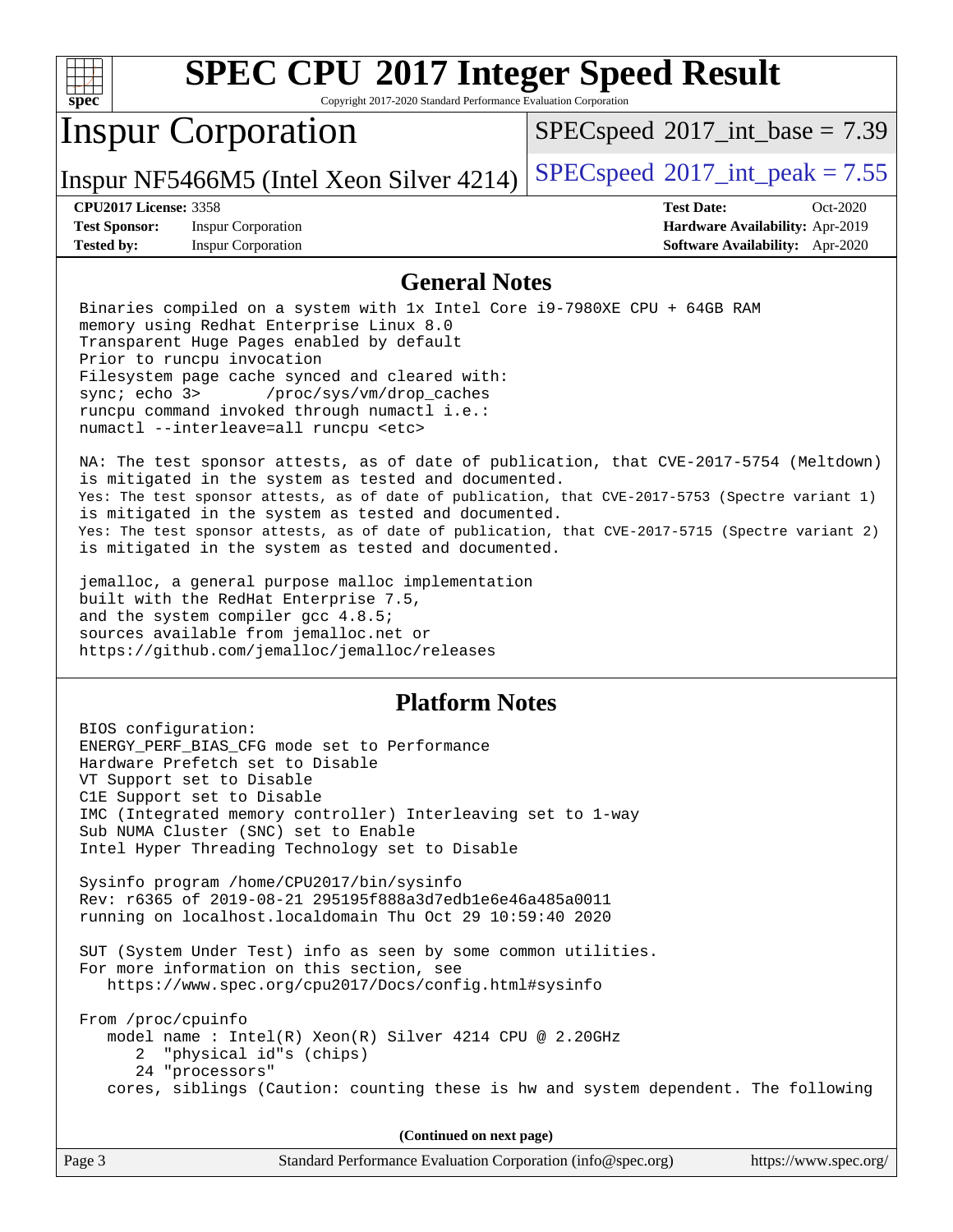| spec <sup>®</sup>                                                                                                                                                                                                                                                                                                                                                                                                                                                                                                                                                                                                                                                                                                                                                                                                                                                                                                                    | <b>SPEC CPU®2017 Integer Speed Result</b><br>Copyright 2017-2020 Standard Performance Evaluation Corporation                                                                                                                                                                                                                                                                                                                                                                                                                                                                                                                                                                                                                      |  |  |  |  |  |
|--------------------------------------------------------------------------------------------------------------------------------------------------------------------------------------------------------------------------------------------------------------------------------------------------------------------------------------------------------------------------------------------------------------------------------------------------------------------------------------------------------------------------------------------------------------------------------------------------------------------------------------------------------------------------------------------------------------------------------------------------------------------------------------------------------------------------------------------------------------------------------------------------------------------------------------|-----------------------------------------------------------------------------------------------------------------------------------------------------------------------------------------------------------------------------------------------------------------------------------------------------------------------------------------------------------------------------------------------------------------------------------------------------------------------------------------------------------------------------------------------------------------------------------------------------------------------------------------------------------------------------------------------------------------------------------|--|--|--|--|--|
| <b>Inspur Corporation</b>                                                                                                                                                                                                                                                                                                                                                                                                                                                                                                                                                                                                                                                                                                                                                                                                                                                                                                            | $SPEC speed$ <sup>®</sup> 2017_int_base = 7.39                                                                                                                                                                                                                                                                                                                                                                                                                                                                                                                                                                                                                                                                                    |  |  |  |  |  |
| Inspur NF5466M5 (Intel Xeon Silver 4214)                                                                                                                                                                                                                                                                                                                                                                                                                                                                                                                                                                                                                                                                                                                                                                                                                                                                                             | $SPEC speed^{\circ}2017\_int\_peak = 7.55$                                                                                                                                                                                                                                                                                                                                                                                                                                                                                                                                                                                                                                                                                        |  |  |  |  |  |
| <b>CPU2017 License: 3358</b><br><b>Test Sponsor:</b><br><b>Inspur Corporation</b><br><b>Tested by:</b><br><b>Inspur Corporation</b>                                                                                                                                                                                                                                                                                                                                                                                                                                                                                                                                                                                                                                                                                                                                                                                                  | <b>Test Date:</b><br>Oct-2020<br>Hardware Availability: Apr-2019<br>Software Availability: Apr-2020                                                                                                                                                                                                                                                                                                                                                                                                                                                                                                                                                                                                                               |  |  |  |  |  |
|                                                                                                                                                                                                                                                                                                                                                                                                                                                                                                                                                                                                                                                                                                                                                                                                                                                                                                                                      | <b>Platform Notes (Continued)</b>                                                                                                                                                                                                                                                                                                                                                                                                                                                                                                                                                                                                                                                                                                 |  |  |  |  |  |
| excerpts from /proc/cpuinfo might not be reliable. Use with caution.)<br>cpu cores $: 12$<br>siblings : 12<br>physical 0: cores 0 1 2 3 4 5 8 9 10 11 12 13<br>physical 1: cores 0 1 2 3 4 5 8 9 10 11 12 13<br>From 1scpu:<br>Architecture:<br>x86_64<br>$32$ -bit, $64$ -bit<br>$CPU$ op-mode(s):<br>Little Endian<br>Byte Order:<br>CPU(s):<br>24<br>On-line CPU(s) list: $0-23$<br>Thread(s) per core:<br>$\mathbf 1$<br>12<br>Core(s) per socket:<br>2<br>Socket(s):<br>$\overline{2}$<br>NUMA $node(s):$<br>Vendor ID:<br>GenuineIntel<br>CPU family:<br>6<br>Model:<br>85<br>Model name:<br>7<br>Stepping:<br>CPU MHz:<br>2700.136<br>3200.0000<br>$CPU$ max $MHz:$<br>CPU min MHz:<br>1000.0000<br>4400.00<br>BogoMIPS:<br>Virtualization:<br>$VT - x$<br>32K<br>Lld cache:<br>32K<br>Lli cache:<br>L2 cache:<br>1024K<br>L3 cache:<br>16896K<br>NUMA node0 CPU(s):<br>$0 - 11$<br>NUMA nodel CPU(s):<br>$12 - 23$<br>Flags: | $Intel(R) Xeon(R) Silver 4214 CPU @ 2.20GHz$<br>fpu vme de pse tsc msr pae mce cx8 apic sep mtrr pge mca cmov<br>pat pse36 clflush dts acpi mmx fxsr sse sse2 ss ht tm pbe syscall nx pdpe1gb rdtscp<br>lm constant_tsc art arch_perfmon pebs bts rep_good nopl xtopology nonstop_tsc cpuid<br>aperfmperf pni pclmulqdq dtes64 ds_cpl vmx smx est tm2 ssse3 sdbg fma cx16 xtpr pdcm<br>pcid dca sse4_1 sse4_2 x2apic movbe popcnt tsc_deadline_timer aes xsave avx f16c<br>rdrand lahf_lm abm 3dnowprefetch cpuid_fault epb cat_13 cdp_13 invpcid_single<br>intel_ppin ssbd mba ibrs ibpb stibp ibrs_enhanced tpr_shadow vnmi flexpriority ept<br>vpid fsgsbase tsc_adjust bmil hle avx2 smep bmi2 erms invpcid rtm cqm mpx rdt_a |  |  |  |  |  |
| avx512f avx512dq rdseed adx smap clflushopt clwb intel_pt avx512cd avx512bw avx512vl<br>xsaveopt xsavec xgetbvl xsaves cqm_llc cqm_occup_llc cqm_mbm_total cqm_mbm_local<br>dtherm ida arat pln pts hwp hwp_act_window hwp_epp hwp_pkg_req pku ospke avx512_vnni<br>md_clear flush_l1d arch_capabilities                                                                                                                                                                                                                                                                                                                                                                                                                                                                                                                                                                                                                             |                                                                                                                                                                                                                                                                                                                                                                                                                                                                                                                                                                                                                                                                                                                                   |  |  |  |  |  |
| /proc/cpuinfo cache data<br>cache size : 16896 KB                                                                                                                                                                                                                                                                                                                                                                                                                                                                                                                                                                                                                                                                                                                                                                                                                                                                                    |                                                                                                                                                                                                                                                                                                                                                                                                                                                                                                                                                                                                                                                                                                                                   |  |  |  |  |  |
|                                                                                                                                                                                                                                                                                                                                                                                                                                                                                                                                                                                                                                                                                                                                                                                                                                                                                                                                      | (Continued on next page)                                                                                                                                                                                                                                                                                                                                                                                                                                                                                                                                                                                                                                                                                                          |  |  |  |  |  |
| Page 4                                                                                                                                                                                                                                                                                                                                                                                                                                                                                                                                                                                                                                                                                                                                                                                                                                                                                                                               | Standard Performance Evaluation Corporation (info@spec.org)<br>https://www.spec.org/                                                                                                                                                                                                                                                                                                                                                                                                                                                                                                                                                                                                                                              |  |  |  |  |  |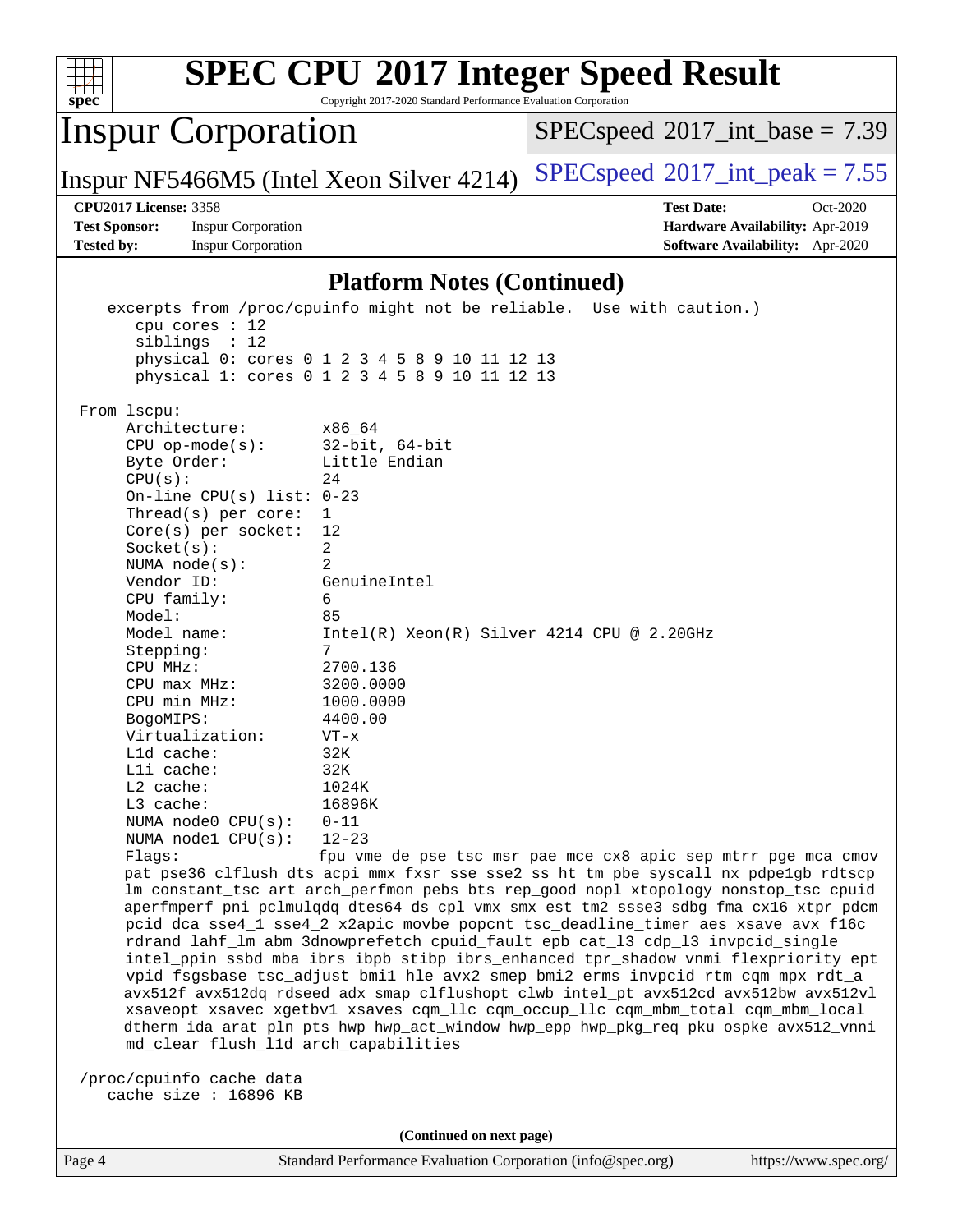

**(Continued on next page)**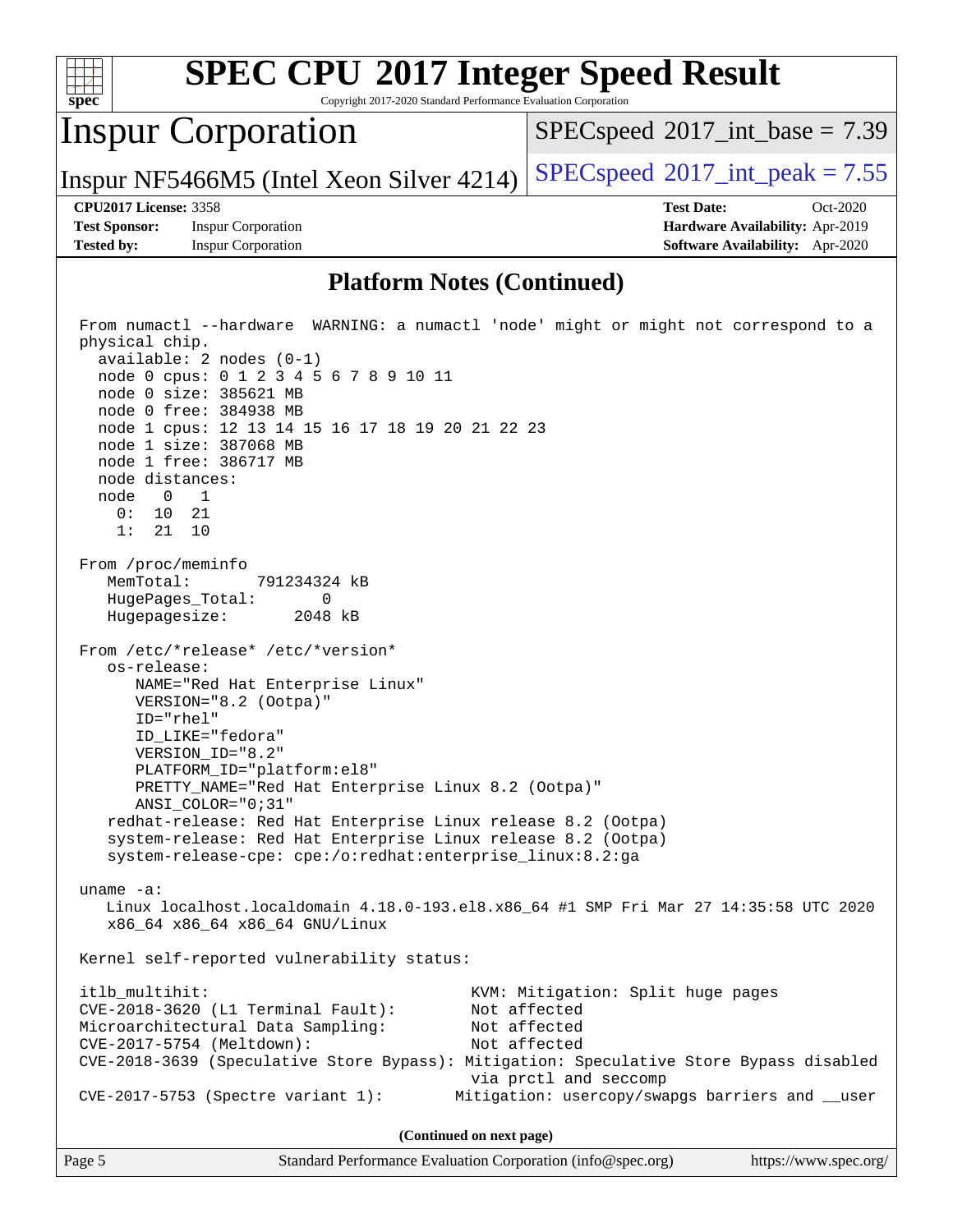| <b>SPEC CPU®2017 Integer Speed Result</b><br>Copyright 2017-2020 Standard Performance Evaluation Corporation<br>spec                                                                                                                                                                                                                           |                                                                                                                      |  |  |  |  |  |  |  |
|------------------------------------------------------------------------------------------------------------------------------------------------------------------------------------------------------------------------------------------------------------------------------------------------------------------------------------------------|----------------------------------------------------------------------------------------------------------------------|--|--|--|--|--|--|--|
| <b>Inspur Corporation</b>                                                                                                                                                                                                                                                                                                                      | $SPEC speed^{\circ}2017\_int\_base = 7.39$                                                                           |  |  |  |  |  |  |  |
| Inspur NF5466M5 (Intel Xeon Silver 4214)                                                                                                                                                                                                                                                                                                       | $SPEC speed^{\circ}2017\_int\_peak = 7.55$                                                                           |  |  |  |  |  |  |  |
| <b>CPU2017 License: 3358</b><br><b>Test Sponsor:</b><br><b>Inspur Corporation</b><br><b>Inspur Corporation</b><br><b>Tested by:</b>                                                                                                                                                                                                            | <b>Test Date:</b><br>Oct-2020<br>Hardware Availability: Apr-2019<br>Software Availability: Apr-2020                  |  |  |  |  |  |  |  |
| <b>Platform Notes (Continued)</b>                                                                                                                                                                                                                                                                                                              |                                                                                                                      |  |  |  |  |  |  |  |
| CVE-2017-5715 (Spectre variant 2):<br>RSB filling<br>tsx_async_abort:                                                                                                                                                                                                                                                                          | pointer sanitization<br>Mitigation: Enhanced IBRS, IBPB: conditional,<br>Mitigation: Clear CPU buffers; SMT disabled |  |  |  |  |  |  |  |
| run-level 3 Oct 29 10:58                                                                                                                                                                                                                                                                                                                       |                                                                                                                      |  |  |  |  |  |  |  |
| SPEC is set to: /home/CPU2017<br>Filesystem<br>Size Used Avail Use% Mounted on<br>Type<br>/dev/mapper/rhel-home xfs<br>392G<br>42G<br>350G 11% / home                                                                                                                                                                                          |                                                                                                                      |  |  |  |  |  |  |  |
| From /sys/devices/virtual/dmi/id<br>BIOS:<br>American Megatrends Inc. 4.1.13 01/16/2020<br>Vendor:<br>Inspur<br>Product: NF5466M5<br>Serial:<br>220692011                                                                                                                                                                                      |                                                                                                                      |  |  |  |  |  |  |  |
| Additional information from dmidecode follows. WARNING: Use caution when you interpret<br>this section. The 'dmidecode' program reads system data which is "intended to allow<br>hardware to be accurately determined", but the intent may not be met, as there are<br>frequent changes to hardware, firmware, and the "DMTF SMBIOS" standard. |                                                                                                                      |  |  |  |  |  |  |  |
| Memory:<br>24x Samsung M393A4G43AB3-CVF 32 GB 2 rank 2933                                                                                                                                                                                                                                                                                      |                                                                                                                      |  |  |  |  |  |  |  |
| (End of data from sysinfo program)<br>and running at 2400 due to CPU limitation.                                                                                                                                                                                                                                                               | This system support 12 DIMMs per processor, total 24 DIMMs.<br>24 DIMM slots installed with 32 GB DIMM for this run, |  |  |  |  |  |  |  |
|                                                                                                                                                                                                                                                                                                                                                |                                                                                                                      |  |  |  |  |  |  |  |

#### **[Compiler Version Notes](http://www.spec.org/auto/cpu2017/Docs/result-fields.html#CompilerVersionNotes)**

Page 6 Standard Performance Evaluation Corporation [\(info@spec.org\)](mailto:info@spec.org) <https://www.spec.org/> ============================================================================== C | 600.perlbench\_s(base) 602.gcc\_s(base, peak) 605.mcf\_s(base, peak) | 625.x264  $s(base, peak)$  657.xz  $s(base, peak)$ ------------------------------------------------------------------------------ Intel(R) C Compiler for applications running on Intel(R) 64, Version 2021.1 NextGen Build 20200304 Copyright (C) 1985-2020 Intel Corporation. All rights reserved. ------------------------------------------------------------------------------ ============================================================================== C | 600.perlbench\_s(peak) ------------------------------------------------------------------------------ Intel(R) C Intel(R) 64 Compiler for applications running on Intel(R)  $64$ , Version 19.1.1.217 Build 20200306 Copyright (C) 1985-2020 Intel Corporation. All rights reserved. **(Continued on next page)**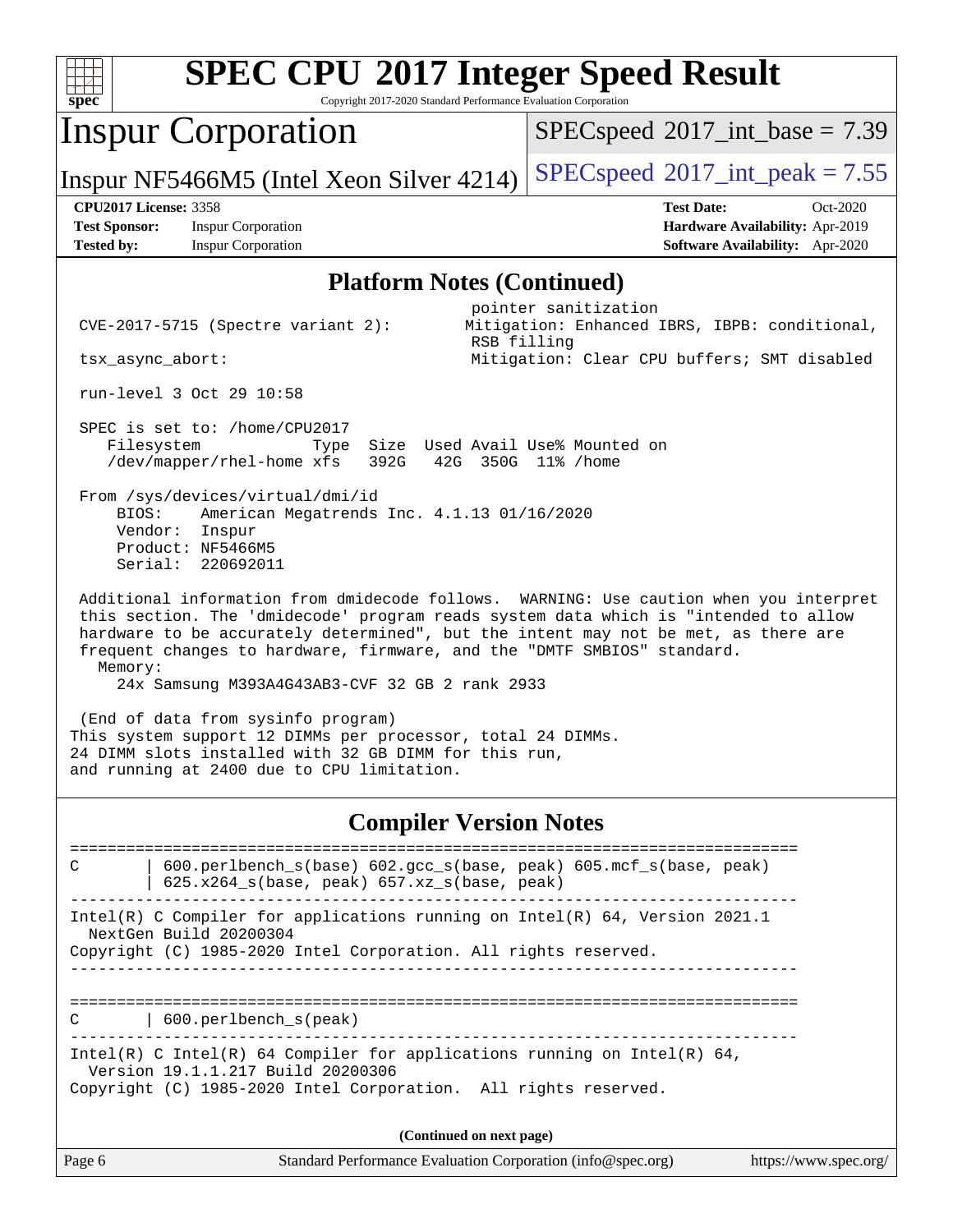| <b>SPEC CPU®2017 Integer Speed Result</b><br>Copyright 2017-2020 Standard Performance Evaluation Corporation<br>$spec^*$                                                                 |                                                                                                              |  |  |  |  |
|------------------------------------------------------------------------------------------------------------------------------------------------------------------------------------------|--------------------------------------------------------------------------------------------------------------|--|--|--|--|
| <b>Inspur Corporation</b>                                                                                                                                                                | $SPEC speed^{\circ}2017\_int\_base = 7.39$                                                                   |  |  |  |  |
| Inspur NF5466M5 (Intel Xeon Silver 4214)                                                                                                                                                 | $SPEC speed^{\circ}2017\_int\_peak = 7.55$                                                                   |  |  |  |  |
| <b>CPU2017 License: 3358</b><br><b>Inspur Corporation</b><br><b>Test Sponsor:</b><br><b>Inspur Corporation</b><br><b>Tested by:</b>                                                      | <b>Test Date:</b><br>$Oct-2020$<br>Hardware Availability: Apr-2019<br><b>Software Availability:</b> Apr-2020 |  |  |  |  |
| <b>Compiler Version Notes (Continued)</b>                                                                                                                                                |                                                                                                              |  |  |  |  |
|                                                                                                                                                                                          |                                                                                                              |  |  |  |  |
| 600.perlbench_s(base) 602.gcc_s(base, peak) 605.mcf_s(base, peak)<br>C<br>625.x264_s(base, peak) 657.xz_s(base, peak)                                                                    |                                                                                                              |  |  |  |  |
| Intel(R) C Compiler for applications running on Intel(R) $64$ , Version 2021.1<br>NextGen Build 20200304                                                                                 |                                                                                                              |  |  |  |  |
| Copyright (C) 1985-2020 Intel Corporation. All rights reserved.                                                                                                                          |                                                                                                              |  |  |  |  |
| 600.perlbench_s(peak)<br>C                                                                                                                                                               |                                                                                                              |  |  |  |  |
| Intel(R) C Intel(R) 64 Compiler for applications running on Intel(R) 64,<br>Version 19.1.1.217 Build 20200306<br>Copyright (C) 1985-2020 Intel Corporation. All rights reserved.         |                                                                                                              |  |  |  |  |
|                                                                                                                                                                                          |                                                                                                              |  |  |  |  |
| 620.omnetpp_s(base, peak) 623.xalancbmk_s(base, peak)<br>$C++$<br>631.deepsjeng_s(base, peak) 641.leela_s(base, peak)                                                                    |                                                                                                              |  |  |  |  |
| Intel(R) C++ Compiler for applications running on Intel(R) 64, Version 2021.1<br>NextGen Build 20200304<br>Copyright (C) 1985-2020 Intel Corporation. All rights reserved.               |                                                                                                              |  |  |  |  |
| Fortran   648. exchange2_s(base, peak)                                                                                                                                                   |                                                                                                              |  |  |  |  |
| $Intel(R)$ Fortran Intel(R) 64 Compiler for applications running on Intel(R)<br>64, Version 19.1.1.217 Build 20200306<br>Copyright (C) 1985-2020 Intel Corporation. All rights reserved. |                                                                                                              |  |  |  |  |
|                                                                                                                                                                                          |                                                                                                              |  |  |  |  |
| <b>Base Compiler Invocation</b>                                                                                                                                                          |                                                                                                              |  |  |  |  |
| C benchmarks:<br>icc                                                                                                                                                                     |                                                                                                              |  |  |  |  |
| $C_{++}$ benchmarks:<br>icpc                                                                                                                                                             |                                                                                                              |  |  |  |  |
| Fortran benchmarks:<br>ifort                                                                                                                                                             |                                                                                                              |  |  |  |  |
| Page 7<br>Standard Performance Evaluation Corporation (info@spec.org)                                                                                                                    | https://www.spec.org/                                                                                        |  |  |  |  |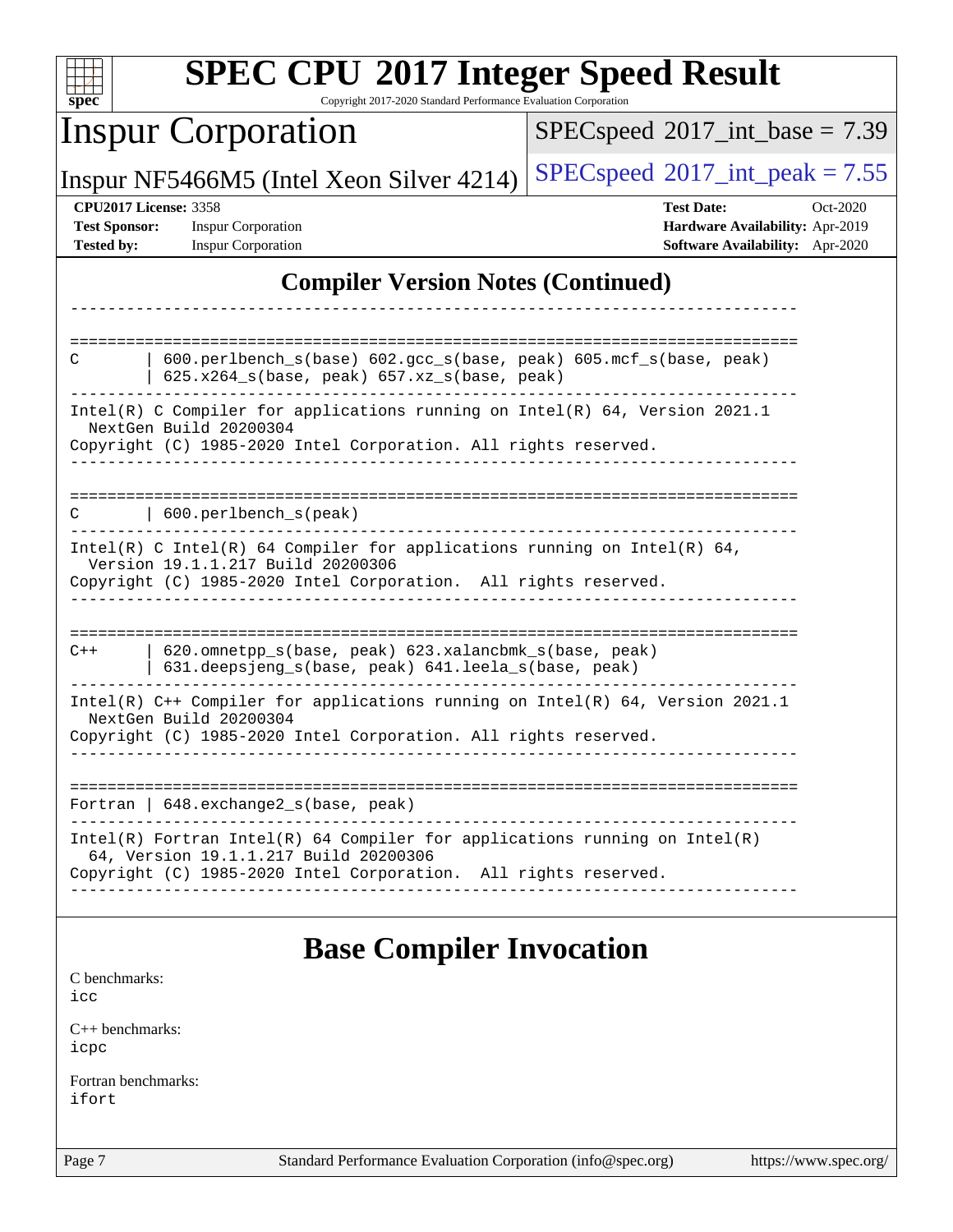

Copyright 2017-2020 Standard Performance Evaluation Corporation

## Inspur Corporation

 $SPECspeed^{\circ}2017\_int\_base = 7.39$  $SPECspeed^{\circ}2017\_int\_base = 7.39$ 

Inspur NF5466M5 (Intel Xeon Silver 4214) [SPECspeed](http://www.spec.org/auto/cpu2017/Docs/result-fields.html#SPECspeed2017intpeak)<sup>®</sup>[2017\\_int\\_peak = 7](http://www.spec.org/auto/cpu2017/Docs/result-fields.html#SPECspeed2017intpeak).55

**[Test Sponsor:](http://www.spec.org/auto/cpu2017/Docs/result-fields.html#TestSponsor)** Inspur Corporation **[Hardware Availability:](http://www.spec.org/auto/cpu2017/Docs/result-fields.html#HardwareAvailability)** Apr-2019

**[CPU2017 License:](http://www.spec.org/auto/cpu2017/Docs/result-fields.html#CPU2017License)** 3358 **[Test Date:](http://www.spec.org/auto/cpu2017/Docs/result-fields.html#TestDate)** Oct-2020 **[Tested by:](http://www.spec.org/auto/cpu2017/Docs/result-fields.html#Testedby)** Inspur Corporation **[Software Availability:](http://www.spec.org/auto/cpu2017/Docs/result-fields.html#SoftwareAvailability)** Apr-2020

### **[Base Portability Flags](http://www.spec.org/auto/cpu2017/Docs/result-fields.html#BasePortabilityFlags)**

 600.perlbench\_s: [-DSPEC\\_LP64](http://www.spec.org/cpu2017/results/res2020q4/cpu2017-20201109-24377.flags.html#b600.perlbench_s_basePORTABILITY_DSPEC_LP64) [-DSPEC\\_LINUX\\_X64](http://www.spec.org/cpu2017/results/res2020q4/cpu2017-20201109-24377.flags.html#b600.perlbench_s_baseCPORTABILITY_DSPEC_LINUX_X64) 602.gcc\_s: [-DSPEC\\_LP64](http://www.spec.org/cpu2017/results/res2020q4/cpu2017-20201109-24377.flags.html#suite_basePORTABILITY602_gcc_s_DSPEC_LP64) 605.mcf\_s: [-DSPEC\\_LP64](http://www.spec.org/cpu2017/results/res2020q4/cpu2017-20201109-24377.flags.html#suite_basePORTABILITY605_mcf_s_DSPEC_LP64) 620.omnetpp\_s: [-DSPEC\\_LP64](http://www.spec.org/cpu2017/results/res2020q4/cpu2017-20201109-24377.flags.html#suite_basePORTABILITY620_omnetpp_s_DSPEC_LP64) 623.xalancbmk\_s: [-DSPEC\\_LP64](http://www.spec.org/cpu2017/results/res2020q4/cpu2017-20201109-24377.flags.html#suite_basePORTABILITY623_xalancbmk_s_DSPEC_LP64) [-DSPEC\\_LINUX](http://www.spec.org/cpu2017/results/res2020q4/cpu2017-20201109-24377.flags.html#b623.xalancbmk_s_baseCXXPORTABILITY_DSPEC_LINUX) 625.x264\_s: [-DSPEC\\_LP64](http://www.spec.org/cpu2017/results/res2020q4/cpu2017-20201109-24377.flags.html#suite_basePORTABILITY625_x264_s_DSPEC_LP64) 631.deepsjeng\_s: [-DSPEC\\_LP64](http://www.spec.org/cpu2017/results/res2020q4/cpu2017-20201109-24377.flags.html#suite_basePORTABILITY631_deepsjeng_s_DSPEC_LP64) 641.leela\_s: [-DSPEC\\_LP64](http://www.spec.org/cpu2017/results/res2020q4/cpu2017-20201109-24377.flags.html#suite_basePORTABILITY641_leela_s_DSPEC_LP64) 648.exchange2\_s: [-DSPEC\\_LP64](http://www.spec.org/cpu2017/results/res2020q4/cpu2017-20201109-24377.flags.html#suite_basePORTABILITY648_exchange2_s_DSPEC_LP64) 657.xz\_s: [-DSPEC\\_LP64](http://www.spec.org/cpu2017/results/res2020q4/cpu2017-20201109-24377.flags.html#suite_basePORTABILITY657_xz_s_DSPEC_LP64)

## **[Base Optimization Flags](http://www.spec.org/auto/cpu2017/Docs/result-fields.html#BaseOptimizationFlags)**

#### [C benchmarks](http://www.spec.org/auto/cpu2017/Docs/result-fields.html#Cbenchmarks):

```
-m64 -qnextgen -std=c11
-Wl,-plugin-opt=-x86-branches-within-32B-boundaries -Wl,-z,muldefs
-xCORE-AVX512 -O3 -ffast-math -flto -mfpmath=sse -funroll-loops
-fuse-ld=gold -qopt-mem-layout-trans=4 -fopenmp -DSPEC_OPENMP
-L/usr/local/jemalloc64-5.0.1/lib -ljemalloc
```
#### [C++ benchmarks:](http://www.spec.org/auto/cpu2017/Docs/result-fields.html#CXXbenchmarks)

[-m64](http://www.spec.org/cpu2017/results/res2020q4/cpu2017-20201109-24377.flags.html#user_CXXbase_m64-icc) [-qnextgen](http://www.spec.org/cpu2017/results/res2020q4/cpu2017-20201109-24377.flags.html#user_CXXbase_f-qnextgen) [-Wl,-plugin-opt=-x86-branches-within-32B-boundaries](http://www.spec.org/cpu2017/results/res2020q4/cpu2017-20201109-24377.flags.html#user_CXXbase_f-x86-branches-within-32B-boundaries_0098b4e4317ae60947b7b728078a624952a08ac37a3c797dfb4ffeb399e0c61a9dd0f2f44ce917e9361fb9076ccb15e7824594512dd315205382d84209e912f3) [-Wl,-z,muldefs](http://www.spec.org/cpu2017/results/res2020q4/cpu2017-20201109-24377.flags.html#user_CXXbase_link_force_multiple1_b4cbdb97b34bdee9ceefcfe54f4c8ea74255f0b02a4b23e853cdb0e18eb4525ac79b5a88067c842dd0ee6996c24547a27a4b99331201badda8798ef8a743f577) [-xCORE-AVX512](http://www.spec.org/cpu2017/results/res2020q4/cpu2017-20201109-24377.flags.html#user_CXXbase_f-xCORE-AVX512) [-O3](http://www.spec.org/cpu2017/results/res2020q4/cpu2017-20201109-24377.flags.html#user_CXXbase_f-O3) [-ffast-math](http://www.spec.org/cpu2017/results/res2020q4/cpu2017-20201109-24377.flags.html#user_CXXbase_f-ffast-math) [-flto](http://www.spec.org/cpu2017/results/res2020q4/cpu2017-20201109-24377.flags.html#user_CXXbase_f-flto) [-mfpmath=sse](http://www.spec.org/cpu2017/results/res2020q4/cpu2017-20201109-24377.flags.html#user_CXXbase_f-mfpmath_70eb8fac26bde974f8ab713bc9086c5621c0b8d2f6c86f38af0bd7062540daf19db5f3a066d8c6684be05d84c9b6322eb3b5be6619d967835195b93d6c02afa1) [-funroll-loops](http://www.spec.org/cpu2017/results/res2020q4/cpu2017-20201109-24377.flags.html#user_CXXbase_f-funroll-loops) [-fuse-ld=gold](http://www.spec.org/cpu2017/results/res2020q4/cpu2017-20201109-24377.flags.html#user_CXXbase_f-fuse-ld_920b3586e2b8c6e0748b9c84fa9b744736ba725a32cab14ad8f3d4ad28eecb2f59d1144823d2e17006539a88734fe1fc08fc3035f7676166309105a78aaabc32) [-qopt-mem-layout-trans=4](http://www.spec.org/cpu2017/results/res2020q4/cpu2017-20201109-24377.flags.html#user_CXXbase_f-qopt-mem-layout-trans_fa39e755916c150a61361b7846f310bcdf6f04e385ef281cadf3647acec3f0ae266d1a1d22d972a7087a248fd4e6ca390a3634700869573d231a252c784941a8) [-L/usr/local/IntelCompiler19/compilers\\_and\\_libraries\\_2020.1.217/linux/compiler/lib/intel64\\_lin](http://www.spec.org/cpu2017/results/res2020q4/cpu2017-20201109-24377.flags.html#user_CXXbase_linkpath_2cb6f503891ebf8baee7515f4e7d4ec1217444d1d05903cc0091ac4158de400651d2b2313a9fa414cb8a8f0e16ab029634f5c6db340f400369c190d4db8a54a0) [-lqkmalloc](http://www.spec.org/cpu2017/results/res2020q4/cpu2017-20201109-24377.flags.html#user_CXXbase_qkmalloc_link_lib_79a818439969f771c6bc311cfd333c00fc099dad35c030f5aab9dda831713d2015205805422f83de8875488a2991c0a156aaa600e1f9138f8fc37004abc96dc5)

#### [Fortran benchmarks:](http://www.spec.org/auto/cpu2017/Docs/result-fields.html#Fortranbenchmarks)

```
-m64 -Wl,-plugin-opt=-x86-branches-within-32B-boundaries -xCORE-AVX512
-O3 -ipo -no-prec-div -qopt-mem-layout-trans=4
-nostandard-realloc-lhs -align array32byte
-mbranches-within-32B-boundaries
```
## **[Peak Compiler Invocation](http://www.spec.org/auto/cpu2017/Docs/result-fields.html#PeakCompilerInvocation)**

[C benchmarks](http://www.spec.org/auto/cpu2017/Docs/result-fields.html#Cbenchmarks): [icc](http://www.spec.org/cpu2017/results/res2020q4/cpu2017-20201109-24377.flags.html#user_CCpeak_intel_icc_66fc1ee009f7361af1fbd72ca7dcefbb700085f36577c54f309893dd4ec40d12360134090235512931783d35fd58c0460139e722d5067c5574d8eaf2b3e37e92)

[C++ benchmarks:](http://www.spec.org/auto/cpu2017/Docs/result-fields.html#CXXbenchmarks) [icpc](http://www.spec.org/cpu2017/results/res2020q4/cpu2017-20201109-24377.flags.html#user_CXXpeak_intel_icpc_c510b6838c7f56d33e37e94d029a35b4a7bccf4766a728ee175e80a419847e808290a9b78be685c44ab727ea267ec2f070ec5dc83b407c0218cded6866a35d07)

**(Continued on next page)**

Page 8 Standard Performance Evaluation Corporation [\(info@spec.org\)](mailto:info@spec.org) <https://www.spec.org/>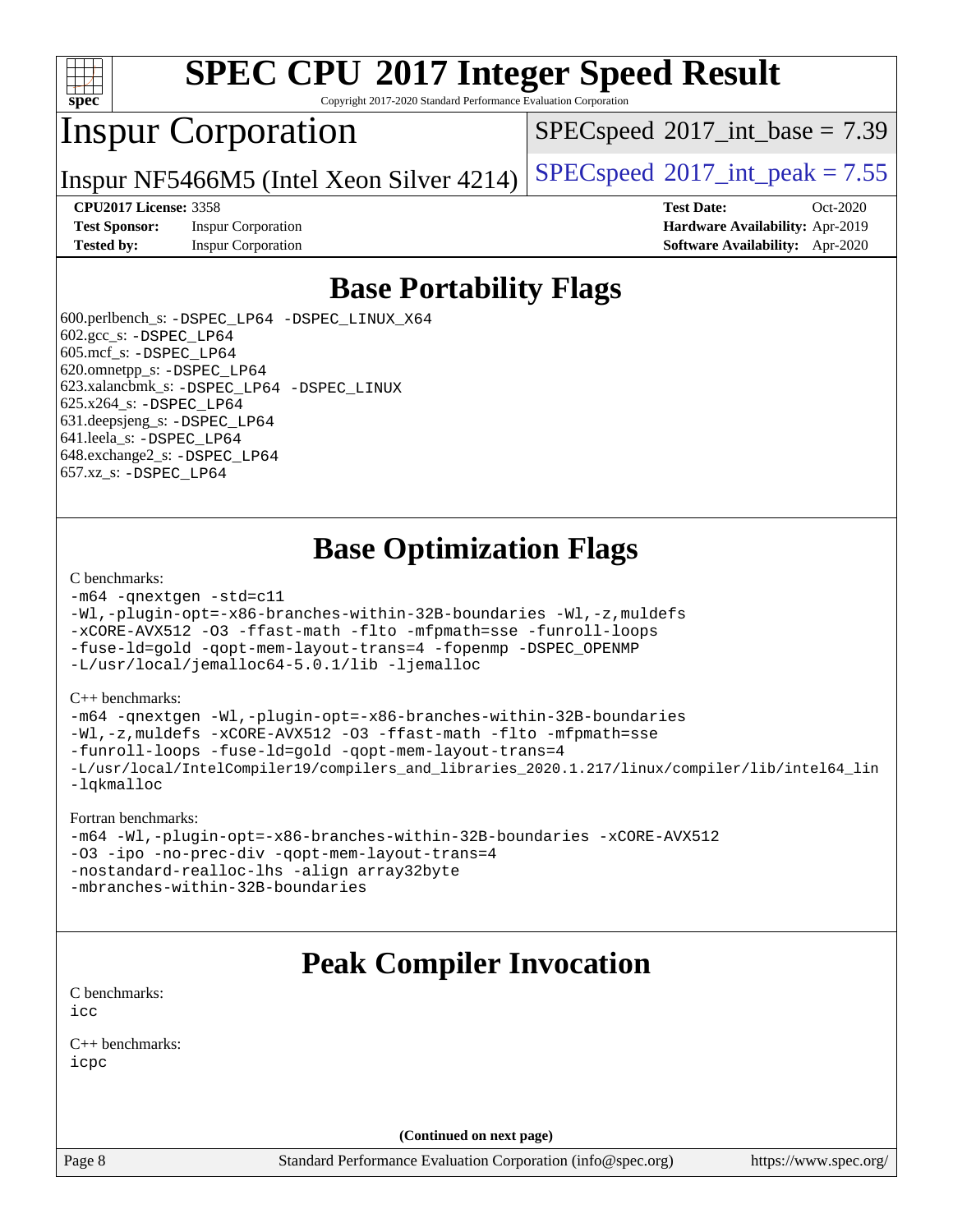

Copyright 2017-2020 Standard Performance Evaluation Corporation

## Inspur Corporation

 $SPECspeed^{\circ}2017\_int\_base = 7.39$  $SPECspeed^{\circ}2017\_int\_base = 7.39$ 

Inspur NF5466M5 (Intel Xeon Silver 4214) [SPECspeed](http://www.spec.org/auto/cpu2017/Docs/result-fields.html#SPECspeed2017intpeak)<sup>®</sup>[2017\\_int\\_peak = 7](http://www.spec.org/auto/cpu2017/Docs/result-fields.html#SPECspeed2017intpeak).55

**[CPU2017 License:](http://www.spec.org/auto/cpu2017/Docs/result-fields.html#CPU2017License)** 3358 **[Test Date:](http://www.spec.org/auto/cpu2017/Docs/result-fields.html#TestDate)** Oct-2020 **[Test Sponsor:](http://www.spec.org/auto/cpu2017/Docs/result-fields.html#TestSponsor)** Inspur Corporation **[Hardware Availability:](http://www.spec.org/auto/cpu2017/Docs/result-fields.html#HardwareAvailability)** Apr-2019 **[Tested by:](http://www.spec.org/auto/cpu2017/Docs/result-fields.html#Testedby)** Inspur Corporation **[Software Availability:](http://www.spec.org/auto/cpu2017/Docs/result-fields.html#SoftwareAvailability)** Apr-2020

# **[Peak Compiler Invocation \(Continued\)](http://www.spec.org/auto/cpu2017/Docs/result-fields.html#PeakCompilerInvocation)**

[Fortran benchmarks](http://www.spec.org/auto/cpu2017/Docs/result-fields.html#Fortranbenchmarks):

[ifort](http://www.spec.org/cpu2017/results/res2020q4/cpu2017-20201109-24377.flags.html#user_FCpeak_intel_ifort_8111460550e3ca792625aed983ce982f94888b8b503583aa7ba2b8303487b4d8a21a13e7191a45c5fd58ff318f48f9492884d4413fa793fd88dd292cad7027ca)

### **[Peak Portability Flags](http://www.spec.org/auto/cpu2017/Docs/result-fields.html#PeakPortabilityFlags)**

 600.perlbench\_s: [-DSPEC\\_LP64](http://www.spec.org/cpu2017/results/res2020q4/cpu2017-20201109-24377.flags.html#b600.perlbench_s_peakPORTABILITY_DSPEC_LP64) [-DSPEC\\_LINUX\\_X64](http://www.spec.org/cpu2017/results/res2020q4/cpu2017-20201109-24377.flags.html#b600.perlbench_s_peakCPORTABILITY_DSPEC_LINUX_X64) 602.gcc\_s: [-DSPEC\\_LP64](http://www.spec.org/cpu2017/results/res2020q4/cpu2017-20201109-24377.flags.html#suite_peakCCLD602_gcc_s_DSPEC_LP64)(\*) [-DSPEC\\_LP64](http://www.spec.org/cpu2017/results/res2020q4/cpu2017-20201109-24377.flags.html#suite_peakPORTABILITY602_gcc_s_DSPEC_LP64) 605.mcf\_s: [-DSPEC\\_LP64](http://www.spec.org/cpu2017/results/res2020q4/cpu2017-20201109-24377.flags.html#suite_peakPORTABILITY605_mcf_s_DSPEC_LP64) 620.omnetpp\_s: [-DSPEC\\_LP64](http://www.spec.org/cpu2017/results/res2020q4/cpu2017-20201109-24377.flags.html#suite_peakPORTABILITY620_omnetpp_s_DSPEC_LP64) 623.xalancbmk\_s: [-DSPEC\\_LP64](http://www.spec.org/cpu2017/results/res2020q4/cpu2017-20201109-24377.flags.html#suite_peakPORTABILITY623_xalancbmk_s_DSPEC_LP64) [-DSPEC\\_LINUX](http://www.spec.org/cpu2017/results/res2020q4/cpu2017-20201109-24377.flags.html#b623.xalancbmk_s_peakCXXPORTABILITY_DSPEC_LINUX) 625.x264\_s: [-DSPEC\\_LP64](http://www.spec.org/cpu2017/results/res2020q4/cpu2017-20201109-24377.flags.html#suite_peakPORTABILITY625_x264_s_DSPEC_LP64) 631.deepsjeng\_s: [-DSPEC\\_LP64](http://www.spec.org/cpu2017/results/res2020q4/cpu2017-20201109-24377.flags.html#suite_peakPORTABILITY631_deepsjeng_s_DSPEC_LP64) 641.leela\_s: [-DSPEC\\_LP64](http://www.spec.org/cpu2017/results/res2020q4/cpu2017-20201109-24377.flags.html#suite_peakPORTABILITY641_leela_s_DSPEC_LP64) 648.exchange2\_s: [-DSPEC\\_LP64](http://www.spec.org/cpu2017/results/res2020q4/cpu2017-20201109-24377.flags.html#suite_peakPORTABILITY648_exchange2_s_DSPEC_LP64) 657.xz\_s: [-DSPEC\\_LP64](http://www.spec.org/cpu2017/results/res2020q4/cpu2017-20201109-24377.flags.html#suite_peakPORTABILITY657_xz_s_DSPEC_LP64)

(\*) Indicates a portability flag that was found in a non-portability variable.

# **[Peak Optimization Flags](http://www.spec.org/auto/cpu2017/Docs/result-fields.html#PeakOptimizationFlags)**

[C benchmarks](http://www.spec.org/auto/cpu2017/Docs/result-fields.html#Cbenchmarks):

```
 600.perlbench_s: -Wl,-z,muldefs -prof-gen(pass 1) -prof-use(pass 2)
-xCORE-AVX512 -ipo -O3 -no-prec-div
-qopt-mem-layout-trans=4 -fno-strict-overflow
-mbranches-within-32B-boundaries
-L/usr/local/jemalloc64-5.0.1/lib -ljemalloc
```
 602.gcc\_s: [-m64](http://www.spec.org/cpu2017/results/res2020q4/cpu2017-20201109-24377.flags.html#user_peakCCLD602_gcc_s_m64-icc) [-qnextgen](http://www.spec.org/cpu2017/results/res2020q4/cpu2017-20201109-24377.flags.html#user_peakCCLD602_gcc_s_f-qnextgen) [-std=c11](http://www.spec.org/cpu2017/results/res2020q4/cpu2017-20201109-24377.flags.html#user_peakCCLD602_gcc_s_std-icc-std_0e1c27790398a4642dfca32ffe6c27b5796f9c2d2676156f2e42c9c44eaad0c049b1cdb667a270c34d979996257aeb8fc440bfb01818dbc9357bd9d174cb8524) [-fuse-ld=gold](http://www.spec.org/cpu2017/results/res2020q4/cpu2017-20201109-24377.flags.html#user_peakCCLD602_gcc_s_f-fuse-ld_920b3586e2b8c6e0748b9c84fa9b744736ba725a32cab14ad8f3d4ad28eecb2f59d1144823d2e17006539a88734fe1fc08fc3035f7676166309105a78aaabc32) [-Wl,-plugin-opt=-x86-branches-within-32B-boundaries](http://www.spec.org/cpu2017/results/res2020q4/cpu2017-20201109-24377.flags.html#user_peakLDFLAGS602_gcc_s_f-x86-branches-within-32B-boundaries_0098b4e4317ae60947b7b728078a624952a08ac37a3c797dfb4ffeb399e0c61a9dd0f2f44ce917e9361fb9076ccb15e7824594512dd315205382d84209e912f3) [-Wl,-z,muldefs](http://www.spec.org/cpu2017/results/res2020q4/cpu2017-20201109-24377.flags.html#user_peakEXTRA_LDFLAGS602_gcc_s_link_force_multiple1_b4cbdb97b34bdee9ceefcfe54f4c8ea74255f0b02a4b23e853cdb0e18eb4525ac79b5a88067c842dd0ee6996c24547a27a4b99331201badda8798ef8a743f577) [-fprofile-generate](http://www.spec.org/cpu2017/results/res2020q4/cpu2017-20201109-24377.flags.html#user_peakPASS1_CFLAGSPASS1_LDFLAGS602_gcc_s_fprofile-generate)(pass 1) [-fprofile-use=default.profdata](http://www.spec.org/cpu2017/results/res2020q4/cpu2017-20201109-24377.flags.html#user_peakPASS2_CFLAGSPASS2_LDFLAGS602_gcc_s_fprofile-use_56aeee182b92ec249f9670f17c9b8e7d83fe2d25538e35a2cf64c434b579a2235a8b8fc66ef5678d24461366bbab9d486c870d8a72905233fc08e43eefe3cd80)(pass 2) [-xCORE-AVX512](http://www.spec.org/cpu2017/results/res2020q4/cpu2017-20201109-24377.flags.html#user_peakCOPTIMIZEPASS1_CFLAGSPASS1_LDFLAGS602_gcc_s_f-xCORE-AVX512) [-flto](http://www.spec.org/cpu2017/results/res2020q4/cpu2017-20201109-24377.flags.html#user_peakCOPTIMIZEPASS1_CFLAGSPASS1_LDFLAGS602_gcc_s_f-flto) [-Ofast](http://www.spec.org/cpu2017/results/res2020q4/cpu2017-20201109-24377.flags.html#user_peakPASS1_CFLAGSPASS1_LDFLAGS602_gcc_s_f-Ofast)(pass 1) [-O3](http://www.spec.org/cpu2017/results/res2020q4/cpu2017-20201109-24377.flags.html#user_peakCOPTIMIZE602_gcc_s_f-O3) [-ffast-math](http://www.spec.org/cpu2017/results/res2020q4/cpu2017-20201109-24377.flags.html#user_peakCOPTIMIZE602_gcc_s_f-ffast-math) [-qopt-mem-layout-trans=4](http://www.spec.org/cpu2017/results/res2020q4/cpu2017-20201109-24377.flags.html#user_peakCOPTIMIZE602_gcc_s_f-qopt-mem-layout-trans_fa39e755916c150a61361b7846f310bcdf6f04e385ef281cadf3647acec3f0ae266d1a1d22d972a7087a248fd4e6ca390a3634700869573d231a252c784941a8) [-L/usr/local/jemalloc64-5.0.1/lib](http://www.spec.org/cpu2017/results/res2020q4/cpu2017-20201109-24377.flags.html#user_peakEXTRA_LIBS602_gcc_s_jemalloc_link_path64_1_cc289568b1a6c0fd3b62c91b824c27fcb5af5e8098e6ad028160d21144ef1b8aef3170d2acf0bee98a8da324cfe4f67d0a3d0c4cc4673d993d694dc2a0df248b) [-ljemalloc](http://www.spec.org/cpu2017/results/res2020q4/cpu2017-20201109-24377.flags.html#user_peakEXTRA_LIBS602_gcc_s_jemalloc_link_lib_d1249b907c500fa1c0672f44f562e3d0f79738ae9e3c4a9c376d49f265a04b9c99b167ecedbf6711b3085be911c67ff61f150a17b3472be731631ba4d0471706)

 $605.\text{mcf}\text{ s}:$  basepeak = yes

```
 625.x264_s: -m64 -qnextgen -std=c11
-Wl,-plugin-opt=-x86-branches-within-32B-boundaries
-Wl,-z,muldefs -xCORE-AVX512 -flto -O3 -ffast-math
-fuse-ld=gold -qopt-mem-layout-trans=4 -fno-alias
-L/usr/local/jemalloc64-5.0.1/lib -ljemalloc
```
**(Continued on next page)**